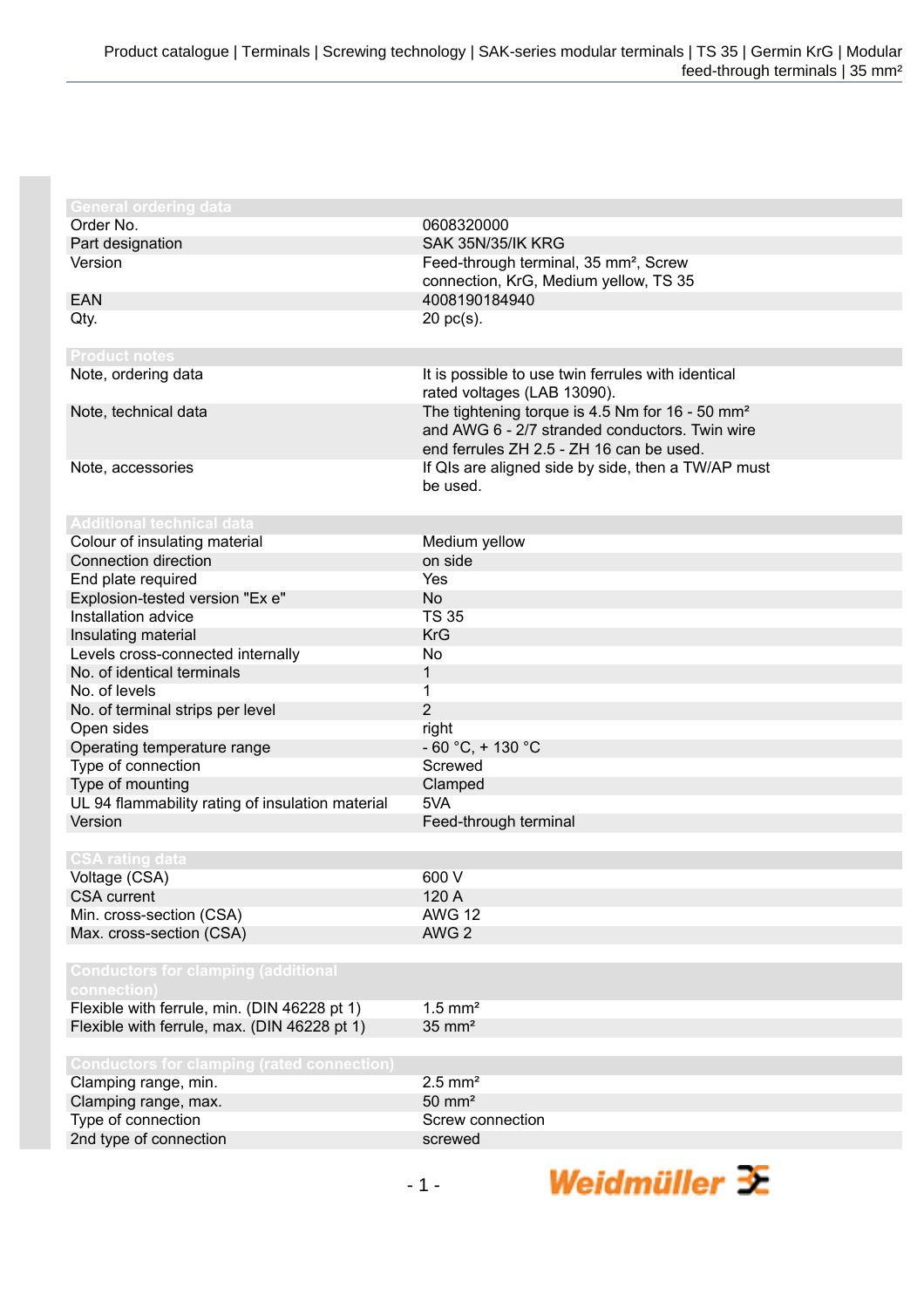| Conductors for clamping (rated connection)       |                        |
|--------------------------------------------------|------------------------|
| Connection direction                             | on side                |
| No. of connections                               | $\overline{2}$         |
| Stripping length                                 | <b>18 mm</b>           |
| Clamping screw                                   | M 6                    |
| <b>Blade size</b>                                | S4 (DIN 6911)          |
| Tightening torque range                          | 4.06.0 Nm              |
| Gauge to IEC 60947-1                             | B <sub>8</sub>         |
| Solid, min.                                      | $2.5$ mm <sup>2</sup>  |
| Solid, max.                                      | $16 \text{ mm}^2$      |
| Stranded, min.                                   | $4 \, \text{mm}^2$     |
| Stranded, max.                                   | $50 \text{ mm}^2$      |
| Flexible, min.                                   | $2.5$ mm <sup>2</sup>  |
| Flexible, max.                                   | $35 \text{ mm}^2$      |
| Flexible with ferrule, min. (DIN 46228/1)        | $1.5$ mm <sup>2</sup>  |
| Flexible with ferrule, max. (DIN 46228/1)        | $35 \text{ mm}^2$      |
| Flexible, min., ferrule with plastic collar (DIN | $2.5$ mm <sup>2</sup>  |
| 46228 pt 4)                                      |                        |
| Flexible, max., ferrule with plastic collar (DIN | $35 \text{ mm}^2$      |
| 46228 pt 4)                                      |                        |
| Twin wire-end ferrule, min.                      | $1.5$ mm <sup>2</sup>  |
| Twin wire end ferrule, max.                      | $16 \text{ mm}^2$      |
| AWG conductor size, min.                         | <b>AWG 12</b>          |
| AWG conductor size, max.                         | AWG <sub>2</sub>       |
| AWG conductor size, min.                         | $3.31$ mm <sup>2</sup> |
| AWG conductor size, max.                         | 33.62 mm <sup>2</sup>  |
|                                                  |                        |
| <b>Dimensions</b>                                |                        |
| Width                                            | <b>16 mm</b>           |
| Height of lowest version                         | 60 mm                  |
| Length                                           | 58 mm                  |
| Weight                                           | 75.55 g                |
| TS 35 offset                                     | 29 mm                  |
|                                                  |                        |
| <b>Rating data</b>                               |                        |
| Rated cross-section                              | $35 \text{ mm}^2$      |
| Rated voltage                                    | 1,000 V                |
| Rated impulse voltage                            | 8 kV                   |
| Rated current                                    | 125 A                  |
| <b>Standards</b>                                 | IEC 60947-7-1          |
| Current with max. conductor                      | 125 A                  |
| Pollution severity                               | 3                      |
|                                                  |                        |
| UL rating data                                   |                        |
| Voltage (UL)                                     | 600 V                  |
| Current (UL)                                     | 105 A                  |
| Min. cross-section (UL)                          | <b>AWG 12</b>          |
| Max. cross-section (UL)                          | AWG <sub>2</sub>       |
|                                                  |                        |

- 2 -